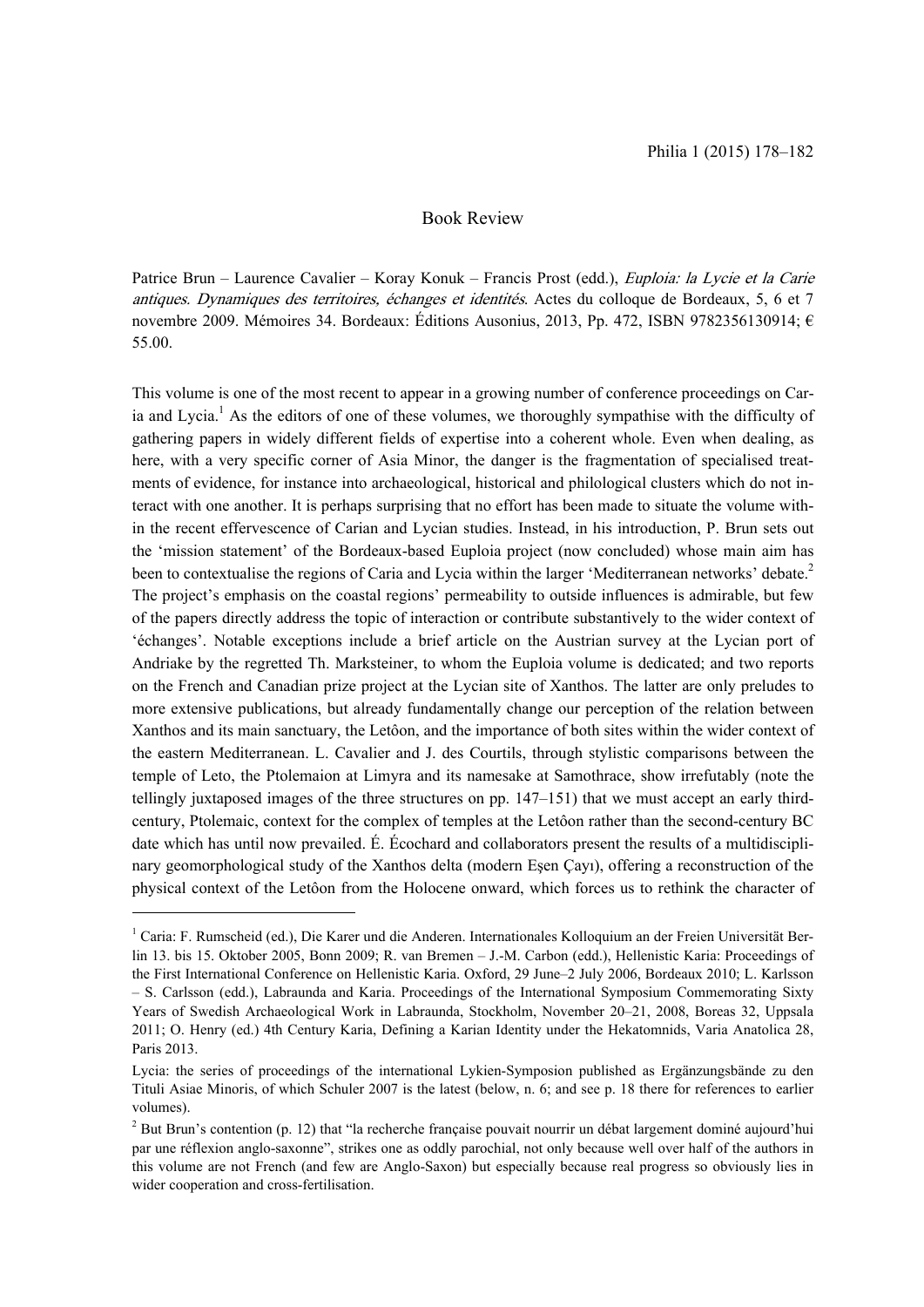the sanctuary in the historical period and the reason for its location: surrounded by lagoons and marshes, the site, on a rocky elevation, was accessible only by boat.

The first and last parts of the subtitle are perhaps where the volume's strengths lie. Throughout, there is a focus on 'dynamiques des territoires' and 'identités', brought out more sharply by the decision to contrast the two regions. The notion of ethnic identity also runs like a thread through the very long (52 pp.) 'Concluding Remarks' of M. Waelkens, whose task appears to have been to provide detailed summaries of all the papers in the volume, sometimes usefully illuminating connections, or showing up contradictions, but too often repeating himself in the effort to render scrupulously what has already been said.

The volume begins with a pair of papers by leading scholars in the study of the Carian and Lycian languages respectively. I. Adiego offers a masterful synopsis of the many different Carian alphabets attested in inscriptions from the fifth and fourth centuries BC, outlining how there was a shared linguistic identity in all of this diversity. The paper also reaffirms some of Adiego's important hypotheses concerning ethnics, for instance alos $\delta$  kârnos $\delta$  = 'from Halikarnassos', though there are still problems with others ( $mdaýn/mwdon =$  'from Mylasa'?). What is striking is how fast the field evolves: several new Carian inscriptions have already appeared since the time of the conference.<sup>3</sup> We must hope for a supplement to, or a revised version of, Adiego's major work on the Carian language.<sup>4</sup> For his part, D. Schürr gives a very useful (though in parts rather cryptic) survey of the Lycian language and script, whose secondary aim is to outline salient ethnic and regional features. Among these, he points out the strong presence of local dynasts in the epigraphic and numismatic record, and the multiplicity of Lycian heroes and *pantes theoi*, including mysterious cases like Trosobios and Teseti. The paper concludes with an enjoyable excursus on verse inscriptions in Lycian and a scene of reading depicted on a relief from Tyberissos, but one is left wondering what is the upshot of all these discrete vignettes.

Schürr's paper has many merits, not least of which is an effort at building a bridge (p. 30) with another paper in the volume, that of P. Baker and G. Thériault (though the invitation is not taken up by the latter authors). One of the Lycian dynasts in the 480s BC was a certain Kybernis son of Kossikas (Lyc. Kheziga; cf. Hdt. 7.98). Discovered in 2007 at Xanthos is a wall-block inscribed in the third century BC with a dedication by Ptolemaic soldiers. The recipient is one Kybernis, thus presumably the heroised dynast. The identification raises interesting questions, most of which Baker and Thériault ably and prudently discuss. Noteworthy is the preference for a local hero in the worshipping practices of (foreign?) soldiers, but the continuity of the cult over two centuries remains an enigma.

A few further papers dealing with religion bring us into murkier 'territory'. F. Colas-Rannou approaches the question of Lycian identity by looking at the iconography of Lycian funerary pillars of the sixth and fifth centuries BC, and the possibility of Greek stylistic influences or similarities. One point of focus are the bird-women snatching away a naked man or child, depicted on the so-called 'Harpy Pillar' from Xanthos. The author rightly asserts that the Lycian figures are earlier and markedly different from the Greek ones, and more generally, that the Lycian iconographic programme is a hybrid one, containing a juxtaposition of various elements. But is she then justified in jumping to conclusions about the symbolism of the 'Harpy' figures, stating (p. 54) that: "rien n'est plus Lycien que le fait de représenter des "génies" funéraires sous la forme de femmes-oiseaux "courotrophes", dans un style grec, sur un pilier funéraire"? P. Debord's wide-ranging survey of the goddess Hekate attempts to divine her Carian origins from meagre evidence. The author passes all too briefly over some very complex issues. He glosses

<sup>-</sup>

<sup>3</sup> A. Herda – E. Sauter, Karerinnen und Karer in Milet: Zu einem spätklassichen Schüsselchen mit karischem Graffito aus Milet, AA 2009/2 51–112; and an inscription from Hydai (Damlıboğaz) near Mylasa: S. Türkteki – R. Tekoálu, Une inscription carienne sur oenochoé au Musée de Sadberk Hanım, Kadmos 51, 2012, 99–113.

<sup>&</sup>lt;sup>4</sup> I.-J. Adiego, The Carian Language, Leiden and Boston 2007.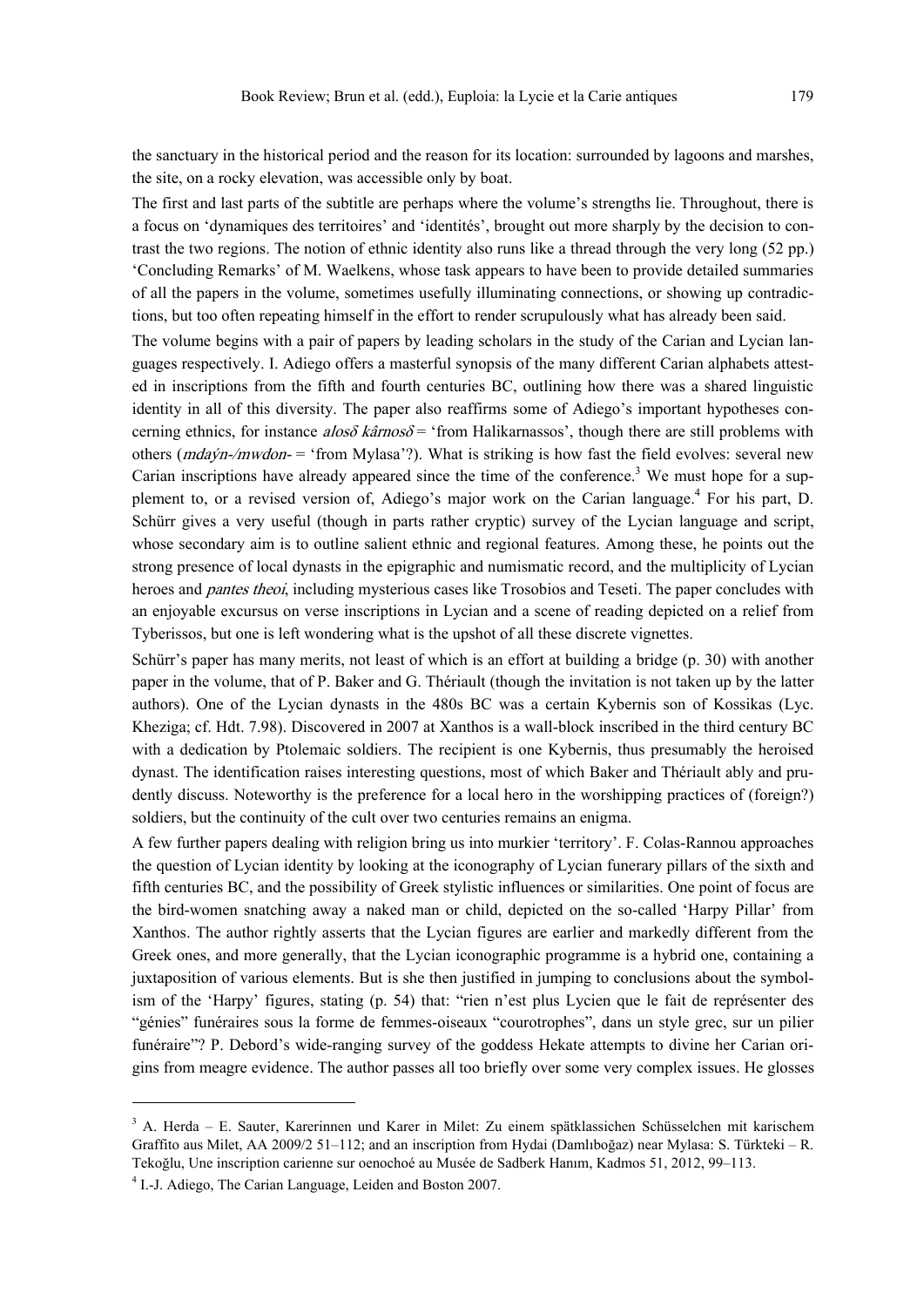over how early and how widely the cult was adopted in the Greek world (e.g. p. 89, for the "théonyme [sic] Hekataios" as "banal dès les VIe -Ve s."), and most significantly the fact that the name Hekate is a frequent by-name or epithet for Artemis. Even so, he makes the assumption that  $\gamma t$  must be a Carian phoneme (p. 90). As far as theophoric names are concerned, a study by R. Parker (not cited by Debord) has pointed towards "regional onomastic fashion".<sup>5</sup> A predilection for the cult in Caria may or may not say anything meaningful about its origins.

More grounded is the conspectus of sanctuaries in the Carian Chersonese (Rhodian Peraia) undertaken by W. Held. The paper is a useful attempt to trace the evolutions of 'Carian' or local sanctuaries into more monumental ones under Rhodes in the third century BC. It also presents a model of *koina* as typically 'Carian' institutions, and assumes without further discussion that the *koinon* of the Chersonesians had a history well before the Hellenistic period, when it is specifically attested. This view, although entirely speculative, is given the status of fact in Waelkens' 'Concluding Remarks' (pp. 409–410). It needs qualifying though: many koina in this region seem to have acquired the title only as a result of Rhodian domination.

Several of the articles (Pimouguet-Pedarros, Pedersen, Karlsson and Brüns-Özgan) are concerned with building techniques as identifiers not only of a Carian or Lycian, but of a uniform 'Hekatomnid' style, especially in military architecture. The theme of 'échanges' and cross-Mediterranean influences (Sicily, Carthage, Peloponnese, Attica) on architectural style and technique is well observed by the authors, even if not all agree on the direction or the date of such influences, something which Waelkens usefully picks up in his long summary (pp. 391–407). The walls of Knidos offer a case in point. Chr. Bruns-Özgan (under 'Identités') and I. Pimouguet-Pédarros (under 'Architecture et pouvoir') are both concerned with architecture as an expression of 'identity', and in part cover the same ground. Pimouguet-Pédarros, as part of a wider discussion of Carian/Hekatomnid styles in monumental architecture, discusses the city walls of Knidos and concludes that they are largely post-Hekatomnid (p. 166), whereas Bruns-Özgan argues that they are primarily of the mid-fourth century, and so Hekatomnid. There is no direct engagement between the two papers, and it is impossible to tell whether the photo which each author shows of a fourth-century part of Knidos' city walls is of the same section. Bruns-Özgan's main concern is to demonstrate that there was a Hekatomnid impetus behind a consolidated Knidian 'building programme'. She also suggests  $(p. 44)$  a location for a fourth century  $BC(?)$  cult site of Apollo Karneios in the city, on the terrace between the two harbours. (Here, as elsewhere in this article, the reader longs for a siteplan.) Some of her certainties (e.g. Pytheos 'and his engineers' being in overall charge of the building program, p. 50) are presented without proof or supporting evidence (see also Waelkens' reservations on pp. 394–396). Pimouguet-Pédarros' conclusions on the overwhelmingly Hekatomnid nature of Carian military architecture is complemented by Karlsson's detailed discussion, based on recent excavations, of the forts at and around Labraunda, three of which he is able to date conclusively through analysis of pottery finds to the Hekatomnid period.

Equally concerned with issues of dating and identity is P. Pedersen, whose article on architectural relations between Lycia and Caria forms a pair with that of F. Prost. Pedersen's is a detailed investigation of the stylistic and technical aspects of the Mausoleum at Halikarnassos and the Nereid monument at Xanthos. The latter's clamps (Attic) and dowels (Lycian) exemplify that monument's cultural hybridity, as do the monumental superstructure and its iconography, with which Prost is mainly concerned. Based on a rigorous assessment of both structures, Pedersen's surprising – and counter-intuitive? – conclusion is that the Nereid tomb borrowed stylistically and technically from Hekatomnid architectural develop-

-

 $<sup>5</sup>$  R.C.T. Parker, Theophoric Names and the History of Greek Religion, in S. Hornblower – E. Matthews (edd.)</sup> Greek Personal Names: Their Value as Evidence, Oxford 2000, 53–80; here especially 69–70.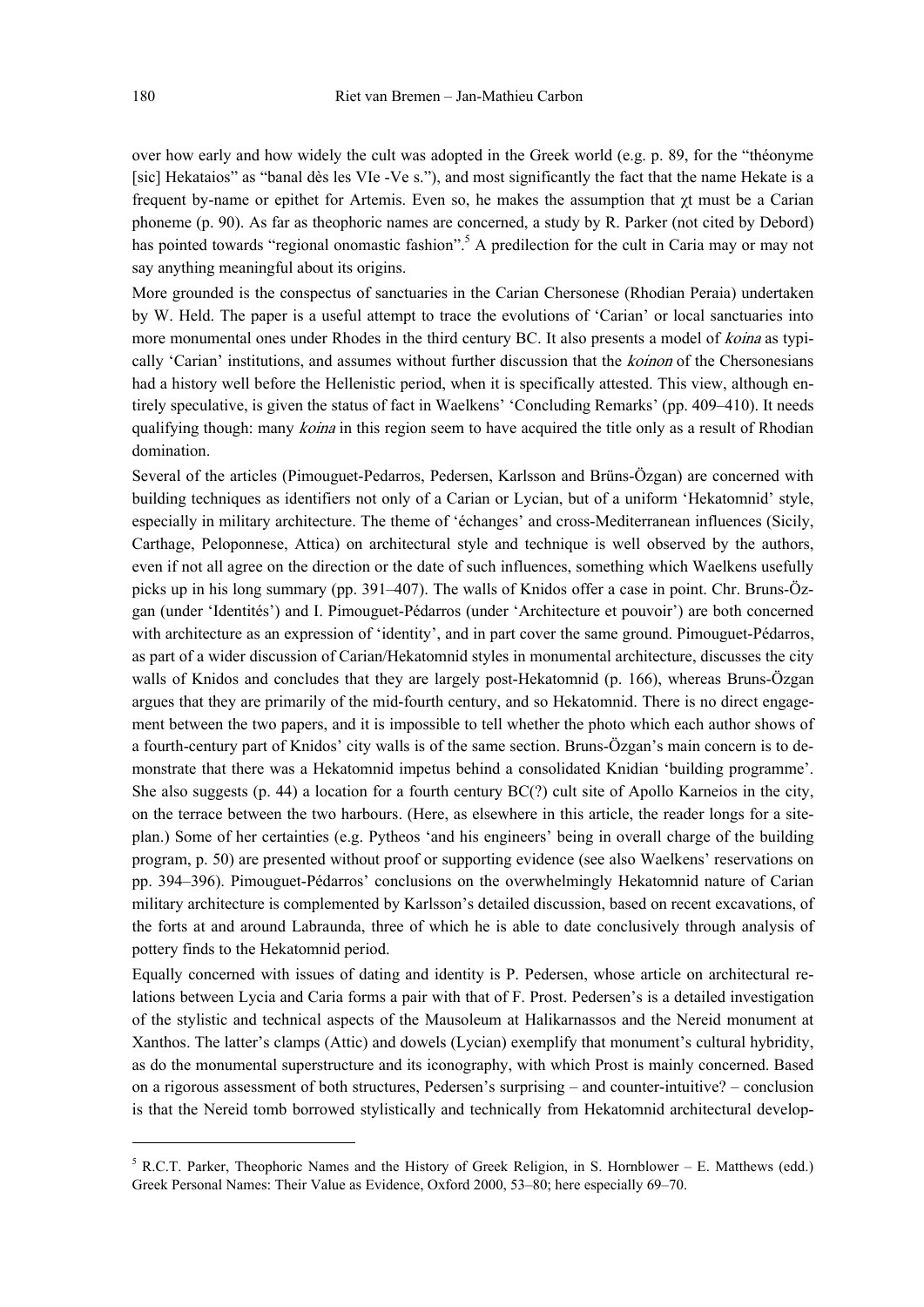ments at the Mausoleum and the temple of Zeus at Labraunda. This requires him to downdate the Lycian monument to around 370 or even somewhat later and to postulate a date in the early 370s for the Hekatomnid structures, well before the death of Maussollos in the late 350s. Traditionally assigned to c. 380 or even earlier, the Nereid tomb would thus be disconnected from its 'Grabherr', the Lycian dynast Arbinas. Prost avoids falling into the 'who borrowed what from whom' trap and instead emphasises the idiosyncratically 'Lycian' and 'Carian' character of these structures. Each was the culmination of a quite separate cultural and architectural tradition of aristocratic tomb building, whose adoption and adaptation of Greek elements was only one aspect of a complex visual programme. Underpinning these two studies is the paper by O. Henry, on the 'petrification' of Carian tombs constructed mainly in wood during the Archaic period, but whose wooden elements were perpetuated in their stone-built successors, even when they had lost their original function. A. Carsten's investigation of a series of elite tombs from the Halikarnassos peninsula also contributes to the subject. Her too brief discussion introduces the intriguing theme of sacrifice and feasting at the grave site (p. 108), although this is not conspicuous in the evidence from the peninsula. Her efforts to see these presumed rituals as part of wider, 'competitive' elite-networks across the Mediterranean are stimulating but highly speculative.

Another group of papers continues the study of territory, and once more turns to problems of identity. Th. Corsten studies four cities in the Kibyratis (northern Lycia), and plausibly argues, partly on onomastic grounds, that all were founded by Pisidians, very likely from Termessos. He discusses the extent to which they (Kibyra, Balboura, Oinoanda and Bubon) were modelled on Greek *poleis* and in particular the chronology of their institutional and monumental Hellenisation which may well have been part and parcel of the foundation process, rather than the result of Attalid influence as others have suggested. F. Kolb, focussing on a small number of central Lycian cities, attributes their late Hellenisation to political causes. The absence of public buildings associated with the Greek civic model of the Hellenistic period is a direct result of the absence (or late development) of the dynamics of civic life and public funding, and of the residual effects of the dynastic model. D. Rousset makes two important points about the Stadiasmus Patarensis: first, the road network set out on the now famous pillar was neither a creation ex nihilo by the Romans, nor was it necessarily the expression of ideological Romanisation (otherwise the distances would have been given in miles rather than in stades); second, against Chr. Schuler, the points of reference on the road system were not all by definition *poleis*.<sup>6</sup> M. Nafissi and R. Fabiani are both concerned with reconstructing the policies and attitudes of the Iasian citizen body in the fourth century. Fabiani, working mainly from civic decrees and prosopography, suggests that there were deep divisions among the Iasian elite families, whose loyalties lay either with the Hekatomnid satraps or with Athens (the "philo-Athenian set"). From this perspective, she reconstructs the family- and political background of the Iasians Gorgos and Minnion, best known through the role they played in persuading Alexander the Great to give the so-called 'Little Sea' back to their home city. She argues that Gorgos was not an anti-Hekatomnid exile, driven from the city after a failed 'conspiracy' against Maussollos, but rather pro-Hekatomnid and anti-Athenian, supporter of Samians exiled from their island by the Athenians. Nafissi also has to navigate these choppy political waters in an effort to understand a tantalisingly incomplete epigram in honour of the satrap Idrieus, inscribed on a Hekatomnid family monument set up by the Iasians. Two blocks of this monument are now known: one, carrying the epigram, was recently found at Iasos itself; another has long been in the Istanbul archaeological museum, but until recently was not recognised as coming from Iasos. It carries a simple inscription: 'Aba Hyssaldomou'. The epigram has proved both fascinating and difficult to restore: most problematic is the deliberate erasure of a

-

<sup>6</sup> Chr. Schuler, Ein Vertrag zwischen Rom und den Lykiern aus Tyberissos, in idem (ed.) Griechische Epigraphik in Lykien. Eine Zwischenbilanz, Vienna 2007, 51–79.